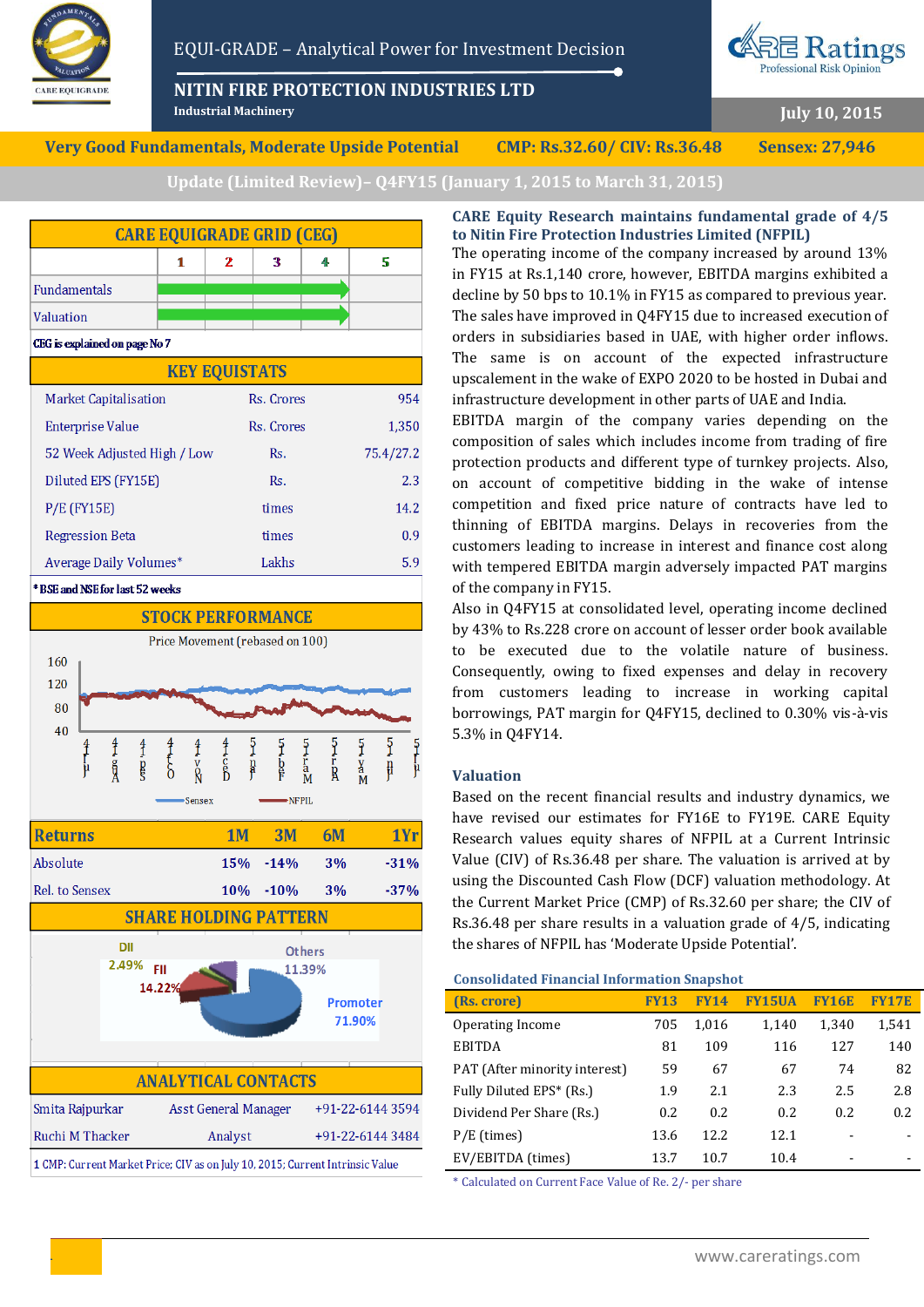



# **RESULTS ANALYSIS & PRICE PERFORMANCE**

# **CARE Equity Research retains the fundamental grade at 4/5, indicating 'Very Good Fundamentals'**

The grade continues to draw strength from NFPIL's robust position in the Indian fire protection market, in addition to the high growth outlook for Indian fire protection industry, which should augur well for the company's domestic business. NFPIL has over 60 (domestic + international) approvals from various agencies and regulatory bodies required to operate in this business & execute fire protection, safety & security solution projects across various demographics. The company also has tie-ups with international components & product manufacturers to procure & distribute their products & use their technology, thereby giving it an edge over the local players in providing fire protection, safety & security solutions to their clients. The grade also draws comfort from the fact that the company has reduced its exposure in Nitin Cylinders Limited, a company involved in manufacturing seamless steel cylinder on account of high competition in that business and has already divested around 60% of its stake to Worthington Industries Inc., a US-based company. The company currently holds approximately 11.1% stake along with its JV partners in an oil & gas block in Rajasthan auctioned in NELP VI. As on May 27, 2015, the company had an order book position of Rs.450 crore to be executed in one year.

# **Subdued financial performance of the company in FY15 at consolidated level**

Although, operating income of the company increased by around 13% in FY15 at Rs.1,140 crore, however, EBITDA margins exhibited a decline by 50 bps to 10.1% in FY15 as compared to previous year. The net sales of the company improved in FY15 due to increased execution of orders in subsidiaries based in UAE, with higher order inflows. The same was on account of the expected infrastructure up-scalement in the wake of EXPO 2020 to be hosted in Dubai and infrastructure development in other parts of UAE and India. The EBITDA margins of the company vary depending on the composition of sales which includes income from trading of fire protection products and different type of turnkey projects. Also, competitive bidding in the wake of intense competition and non-escalation clauses leading to inability of the company to pass on increase in raw material prices to customers, have led to thinning of EBITDA margins. Delays in recoveries from the customers leading to increase in interest and finance cost along with tempered EBITDA margin adversely impacted PAT margins of the company in FY15.

Also in Q4FY15 at consolidated level, operating income declined by 43% to Rs.228 crore on account of lesser order book available to be executed due to the volatile nature of business. Consequently, owing to fixed expenses and delay in recovery from customers leading to increase in utilization of working capital borrowings thereby leading to higher finance costs, thus, PAT margin for Q4FY15 declined to 0.30% vis-à-vis 5.3% in Q4FY14.

# **NFPIL's adjusted stock price declined by 32.2% since its coverage on July 31, 2014**

On November 17, 2014, the Board of directors of the company decided to allocate 7.31 crore equity shares as bonus issue in the proportion of one bonus share for every three existing fully paid up equity shares. The record date for the bonus share issue was decided as November 15, 2014. As on March 31, 2015, the company's total number of equity shares was 29.23 crore of total equity value of Rs.58.45 crore.

CARE Equity Research's coverage on July 31, 2014 on NFPIL was at a Current Intrinsic Value (CIV) of Rs.93.80 and a Valuation Grade of '5/5', based on the Market Price of Rs.64.15 The adjusted CIV of the share, post the bonus issue and as per CARE's revised valuation after factoring financial performance for FY15 is Rs.36.48 per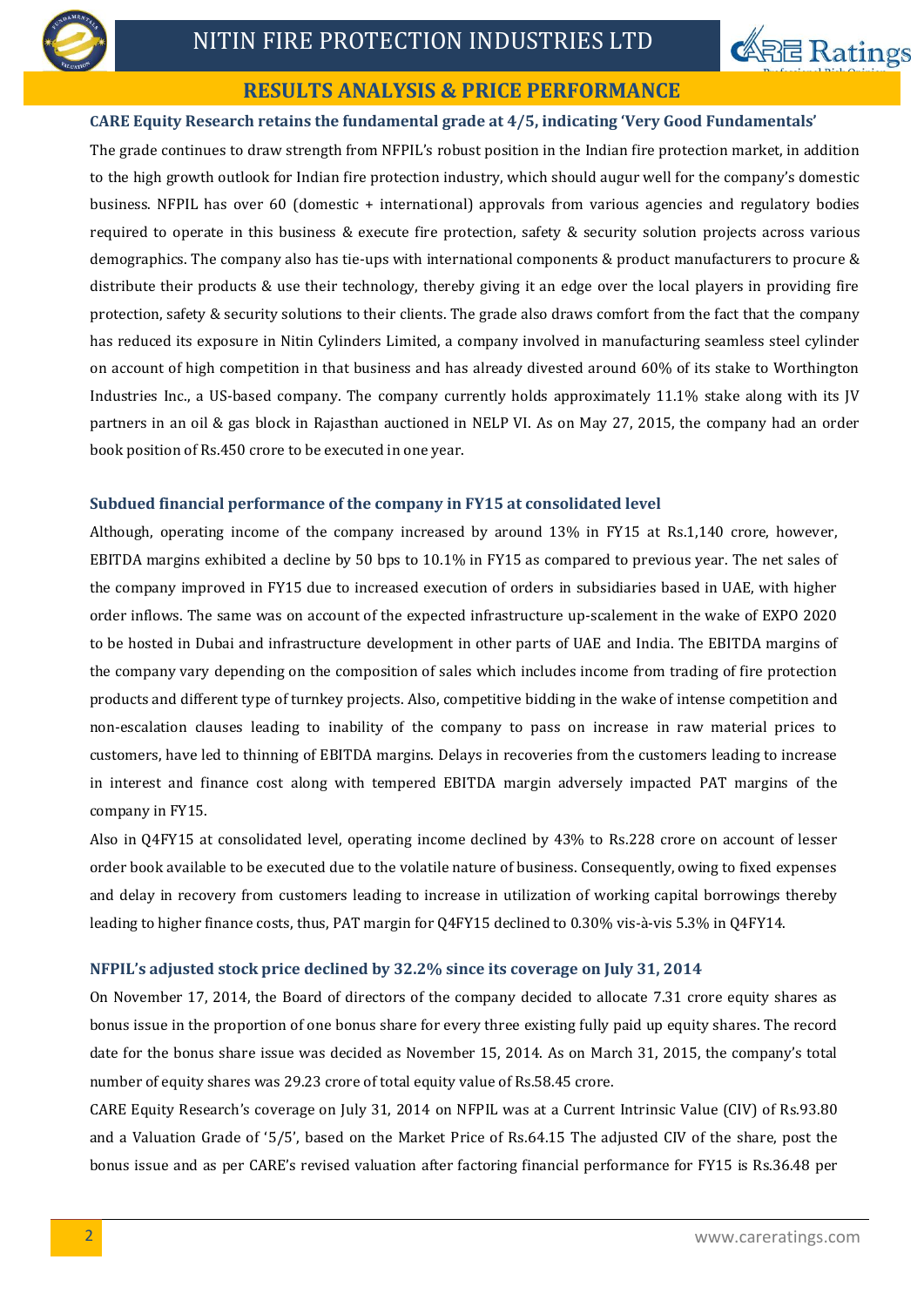



share. The adjusted stock price has now declined by 32.2% cumulatively, since July 31, 2014. The benchmark index (Sensex) in comparison is up by 6.82% during the same period.



# **NFPIL: Adjusted stock performance for the past 12 months**

*Source: BSE and CARE Equity Research*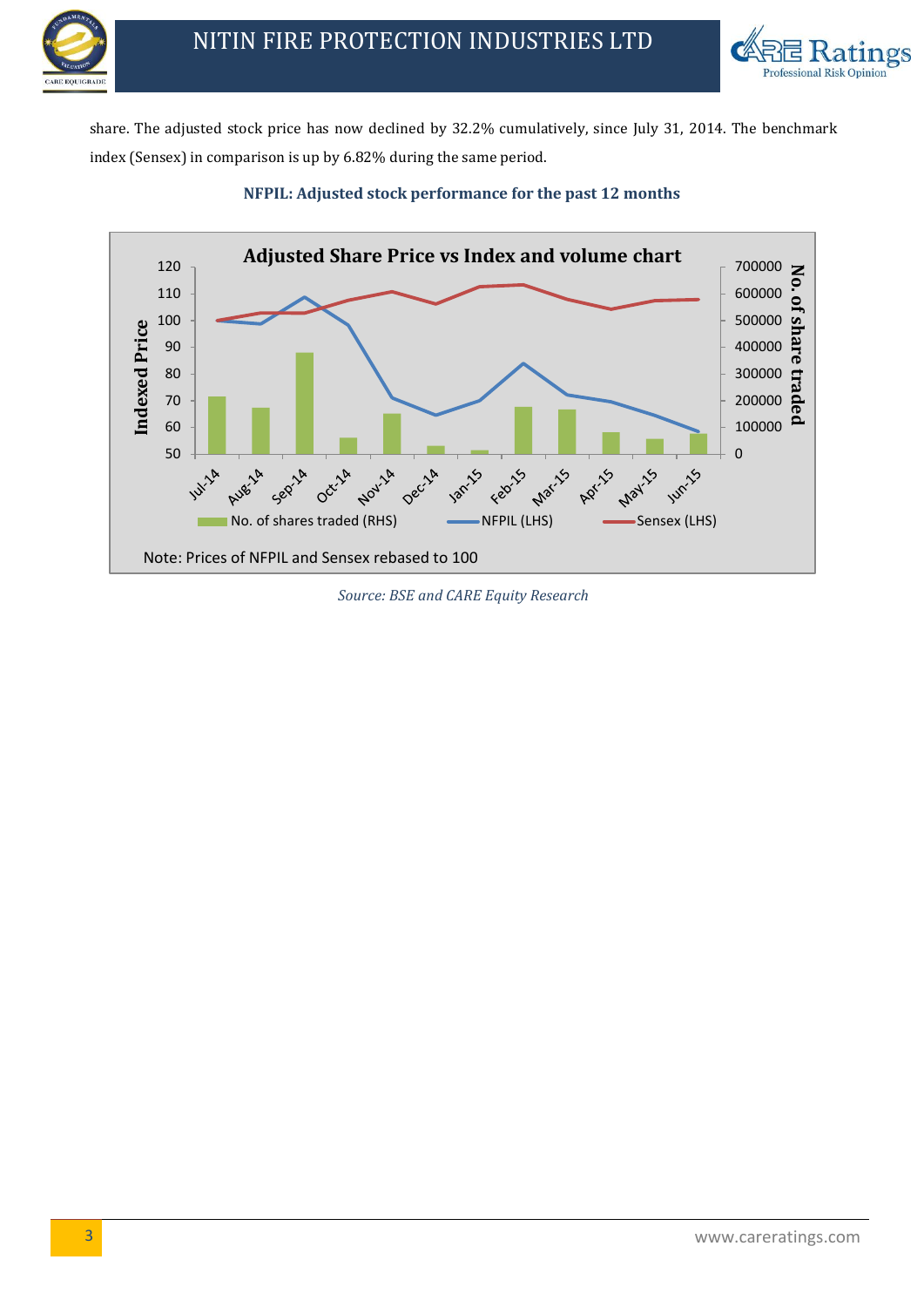

**VALUATION GRADE Moderate Upside Potential 4/5**

**CARE Equity Research values NFPIL at an adjusted value of Rs.36.48 per share; assigns a valuation grade of 4/5** Based on the recent financial results of FY15 and industry dynamics, we have revised our estimates for FY16E to FY19E. CARE Equity Research values adjusted equity shares of NFPIL at a Current Intrinsic Value (CIV) of Rs.36.48 per share. Given, a fairly good revenue visibility on the back of strong presence of the company in Indian fire protection industry, we have used the discounted cash flow (DCF) methodology to arrive at valuation of the equity shares of NFPIL. The following are the key assumptions for arriving at the valuation.

# **Table 4: NFPIL: Valuation Assumptions**

| Cost of Equity | 15.00% |
|----------------|--------|
| Cost of Debt   | 9.00%  |
| Tax Rate       | 15.00% |
| $D/E$ ratio    | 0.67   |
| <b>WACC</b>    | 12.10  |

*Source: CARE Equity Research*

# **Table 5: NFPIL: Valuation based on DCF methodology**

|                                                |              | (Rs. crore except per share data) |              |              |
|------------------------------------------------|--------------|-----------------------------------|--------------|--------------|
|                                                | <b>FY16E</b> | <b>FY17E</b>                      | <b>FY18E</b> | <b>FY19E</b> |
| <b>PAT</b>                                     | 74           | 82                                | 96           | 111          |
| Depreciation                                   | 14           | 14                                | 13           | 13           |
| Interest (1-Tax Rate)                          | 35           | 37                                | 37           | 37           |
| Capital Expenditure                            | (25)         | (20)                              | (20)         | (20)         |
| Increase in Working Capital                    | (51)         | (96)                              | (104)        | (114)        |
| <b>Free Cash Flow (FCF)</b>                    | 46           | <b>16</b>                         | 22           | 26           |
| Discount Rate                                  | 1.00         | 0.89                              | 0.80         | 0.70         |
| <b>PV</b> of FCF                               | 46           | 15                                | 17           | 19           |
| PV of Terminal Value (based on PE multiple)    |              |                                   |              | 1,343        |
|                                                |              |                                   |              |              |
| Total Discounted Value of Firm (Core Business) |              |                                   |              | 1.440        |

| Total Discounted Value of Firm (Core Business)                | 1,440 |
|---------------------------------------------------------------|-------|
| Less: Net Debt (FY15UA)                                       | 396   |
| Total Equity Value (Oil & Gas JV) @ book value of investments | 23    |
| Present Value of equity                                       | 1,067 |
| No of Equity Shares (Crores)                                  | 29.26 |
| – CIV                                                         | 36.48 |
|                                                               |       |

Source: CARE Equity Research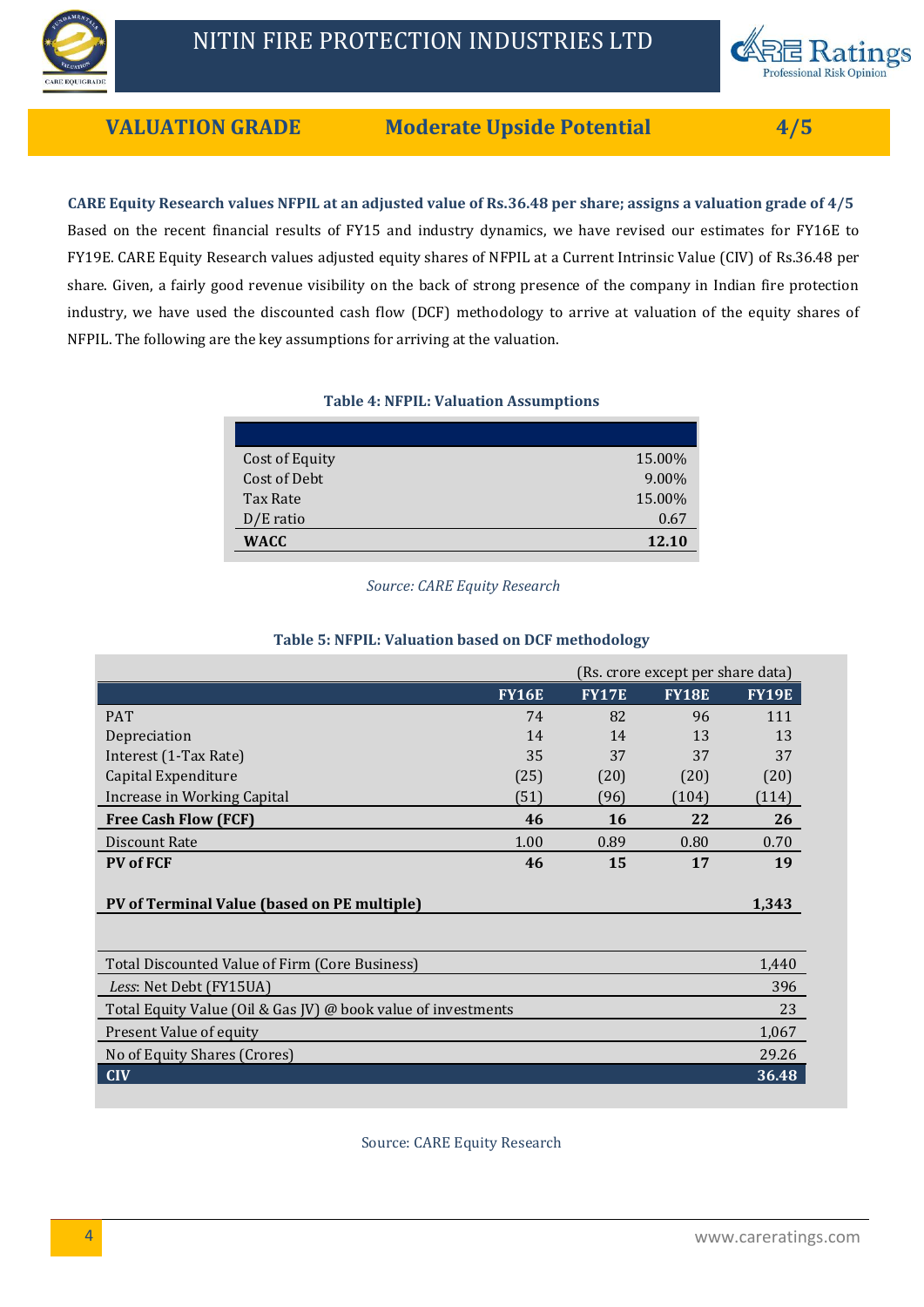



# **ANALYSIS OF INTERIM RESULTS**

#### **Quarterly Income Statement**

| <b>Consolidated (Rs. crore)</b> | <b>04FY15</b> | <b>04FY14</b> | <b>03FY15</b> | $Growth (v-o-v)$ | $Growth (q-0-q)$ |
|---------------------------------|---------------|---------------|---------------|------------------|------------------|
| <b>Net Revenues</b>             | 227.7         | 347.2         | 400.2         | $-34.4%$         | $-43.1%$         |
| Total Expenditure               | 212.5         | 319.5         | 363.1         | $-33.5%$         | $-41.5%$         |
| <b>EBITDA</b>                   | 15.2          | 27.7          | 37.0          | $-45.3%$         | $-59.1%$         |
| Depreciation and amortisation   | 4.9           | 2.9           | 3.7           | 70.8%            | 31.4%            |
| <b>EBIT</b>                     | 10.3          | 24.8          | 33.3          | $-58.7\%$        | $-69.2%$         |
| Interest                        | 12.3          | 8.0           | 12.8          | 54.7%            | $-3.9\%$         |
| <b>PBT</b>                      | 0.7           | 11.6          | 22.0          | $-93.8\%$        | $-96.7\%$        |
| <b>PAT</b>                      | 0.6           | 11.2          | 21.2          | $-94.6\%$        | $-97.2\%$        |
| Adj PAT                         | 0.6           | 16.6          | 21.2          | $-96.4%$         | $-97.2%$         |
| EBITDA Margin (%)               | 6.7%          | 8.0%          | 9.3%          | $-131.6$ bps     | $-259.8$ bps     |
| Net Margin $(\%)$               | 0.3%          | 4.8%          | 5.3%          | $-450.5$ bps     | $-503.7$ bps     |

### **Quarterly Income Statement**

| <b>Standalone (Rs. crore)</b> | <b>04FY15</b> | <b>04FY14</b> | <b>03FY15</b> | $Growth (v-o-v)$ | Growth (q-o-q) |
|-------------------------------|---------------|---------------|---------------|------------------|----------------|
| <b>Net Revenues</b>           | 112.1         | 155.0         | 97.2          | $-27.7%$         | 15.4%          |
| Total Expenditure             | 104.3         | 146.7         | 86.4          | $-28.9\%$        | 20.8%          |
| <b>EBITDA</b>                 | 7.8           | 8.3           | 10.8          | $-6.1%$          | $-27.8%$       |
| Depreciation and amortisation | 0.7           | 0.3           | 0.6           | 133.0%           | 25.5%          |
| <b>EBIT</b>                   | 7.1           | 8.0           | 10.3          | $-11.2%$         | $-30.6%$       |
| Interest                      | 12.1          | 6.6           | 5.3           | 84.5%            | 130.5%         |
| <b>PBT</b>                    | 2.3           | 1.2           | 6.1           | 89.1%            | $-62.4%$       |
| <b>PAT</b>                    | 2.6           | 0.9           | 5.1           | 182.0%           | $-48.6\%$      |
| Adj PAT                       | 2.6           | 1.0           | 5.1           | 175.7%           | -48.6%         |
| EBITDA Margin (%)             | 7.0%          | 5.4%          | 11.1%         | $160.3$ bps      | $-415.8$ bps   |
| Net Margin $(\%)$             | 2.3%          | $0.6\%$       | 5.3%          | 173.0 bps        | $-292.3$ bps   |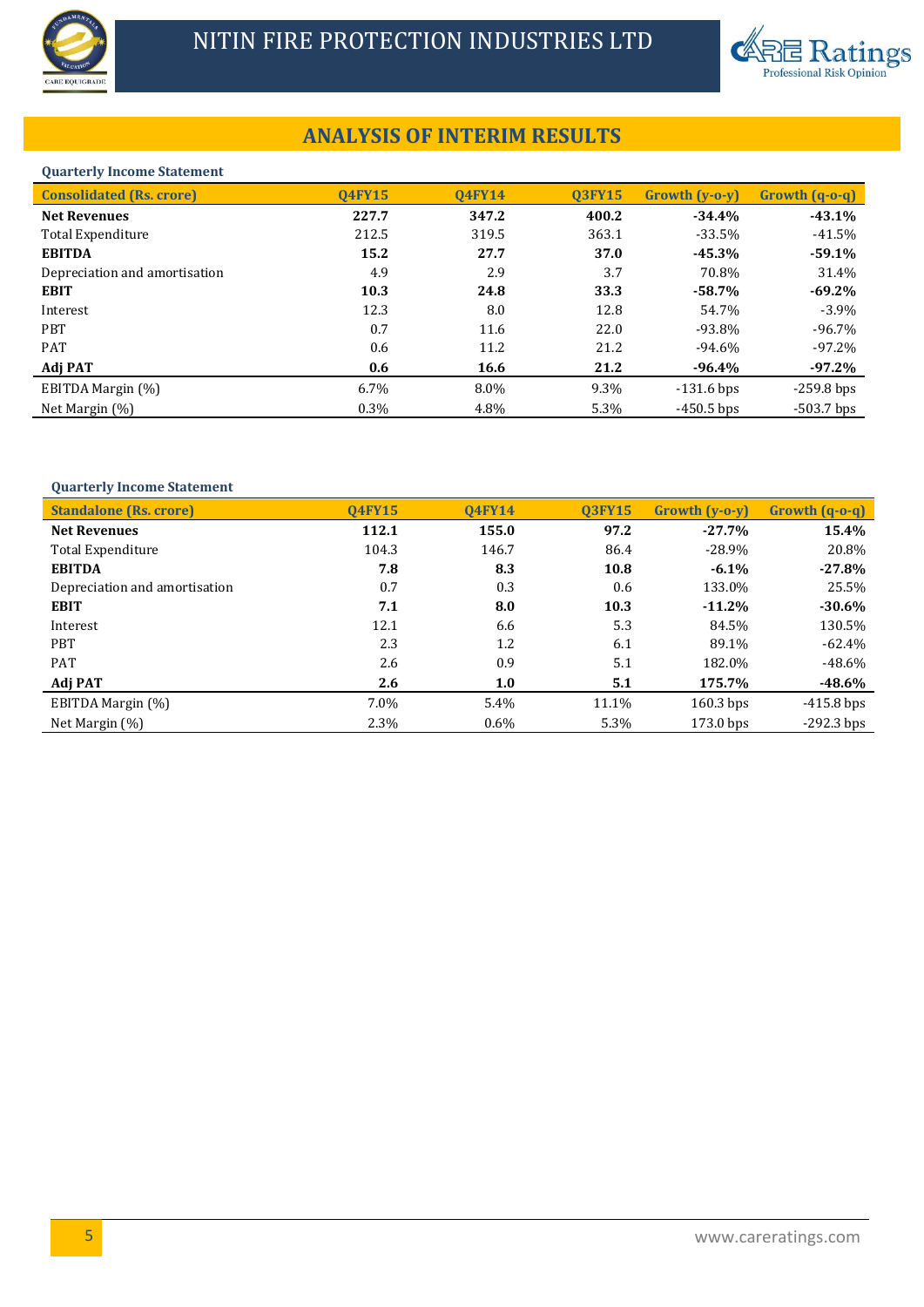



# **FINANCIAL STATISTICS**

#### **Consolidated Income Statement**

| (Rs. Crore)                                    | <b>FY13</b>   | 14<br>FY:     | 5UA   | <b>FY16E</b> | <b>FY17E</b> | <b>FY18E</b> |
|------------------------------------------------|---------------|---------------|-------|--------------|--------------|--------------|
| <b>Net Revenues</b>                            | 705           | 1,016         | 1,140 | 1,340        | 1,541        | 1,695        |
| <b>EBITDA</b>                                  | 81            | 109           | 116   | 127          | 140          | 155          |
| Depreciation and amortization                  | 5             | 11            | 14    | 14           | 14           | 13           |
| <b>EBIT</b>                                    | 76            | 98            | 101   | 113          | 126          | 142          |
| Interest                                       | 25            | 31            | 41    | 41           | 43           | 43           |
| <b>PBT</b>                                     | 69            | 70            | 71    | 82           | 91           | 107          |
| Ordinary PAT (Before minority interest)        | 59            | 67            | 67    | 74           | 82           | 96           |
| <b>PAT</b> (After minority interest)           | 59            | 67            | 67    | 74           | 82           | 96           |
| <b>Fully Diluted Earnings Per Share* (Rs.)</b> | $1.9^{\circ}$ | $2.1^{\circ}$ | 2.3   | 2.5          | 2.8          | 3.3          |
| Dividend, including tax                        | 9             | 5             | 6     | 6            | 6            | 6            |

\*Calculated based on ordinary PAT on Current Face Value of Rs.2/- per share;

^After factoring bonus issue of the company

### **Consolidated Balance Sheet**

| (Rs. Crore)                                                | <b>FY13</b> | <b>FY14</b> | <b>FY15UA</b> | <b>FY16E</b> | <b>FY17E</b> | <b>FY18E</b> |
|------------------------------------------------------------|-------------|-------------|---------------|--------------|--------------|--------------|
| Tangible Net worth (including Minority Interest)           | 317         | 370         | 443           | 511          | 587          | 678          |
| Debt (incl. Preference Shares)                             | 353         | 392         | 415           | 430          | 4.50         | 470          |
| Deferred Liabilities                                       |             |             |               |              |              |              |
| <b>Capital Employed</b>                                    | 670         | 763         | 859           | 942          | 1.038        | 1,149        |
| Net Fixed Assets, incl. Capital WIP, net of revaln reserve | 182         | 199         | 214           | 225          | 232          | 239          |
| Investments                                                | 36          | 36          | 36            | 36           | 36           | 36           |
| Inventory                                                  | 74          | 127         | 108           | 1.51         | 126          | 167          |
| Loans and Advances                                         | 140         | 177         | 243           | 251          | 27.5         | 290          |
| Receivables                                                | 265         | 300         | 398           | 430          | 486          | 510          |
| Cash and Cash Equivalents                                  | 58          | 37          | 20            | 30           | 27           | 27           |
| Current Assets, Loans and Advances                         | 537         | 641         | 769           | 837          | 914          | 994          |
| Less: Current Liabilities and Provisions                   | 85          | 113         | 160           | 156          | 143          | 120          |
| <b>Total Assets</b>                                        | 670         | 763         | 859           | 942          | 1.038        | 1.149        |

### **Consolidated Ratios based on Financials**

|                                         | <b>FY13</b>    | <b>FY14</b>    | <b>FY15UA</b> | <b>FY16E</b> | <b>FY17E</b> | <b>FY18E</b> |
|-----------------------------------------|----------------|----------------|---------------|--------------|--------------|--------------|
| Growth in net revenues                  | 31.5%          | 44.2%          | 12.8%         | 10.5%        | 10.5%        | 10.5%        |
| Growth in EBITDA                        | 19.5%          | 35.0%          | 6.1%          | 9.7%         | 10.5%        | 10.5%        |
| Growth in PAT                           | 17.7%          | 29.5%          | 2.8%          | 11.5%        | 12.2%        | 12.0%        |
| Growth in EPS                           | $-2.4%$        | 8.3%           | 8.8%          | 9.6%         | 12.0%        | 16.6%        |
| <b>EBITDA Margin</b>                    | 11.4%          | 10.7%          | 10.1%         | 10.0%        | 10.0%        | 10.0%        |
| <b>PAT Margin</b>                       | 9.0%           | 6.6%           | 5.9%          | 5.8%         | 5.9%         | $6.2\%$      |
| RoCE                                    | 11.5%          | 13.1%          | 11.8%         | 11.3%        | 11.5%        | 11.7%        |
| RoE                                     | 21.9%          | 19.3%          | 16.5%         | 15.4%        | 15.0%        | 15.2%        |
| Gross Debt-Equity (times)               | 1.1            | 1.1            | 0.9           | 0.8          | 0.8          | 0.7          |
| Net Debt-Equity (times)                 | 0.9            | 1.0            | 0.9           | 0.8          | 0.7          | 0.7          |
| Interest Coverage (times)               | 3.2            | 3.6            | 2.8           | 3.1          | 3.3          | 3.6          |
| Current Ratio (times)                   | 6.3            | 5.7            | 4.8           | 5.4          | 6.4          | 8.3          |
| <b>Inventory Days</b>                   | 102            | 64             | 74            | 79           | 76           | 74           |
| Receivable Days                         | 113            | 102            | 111           | 119          | 119          | 117          |
| Adjusted Price / Earnings (P/E) Ratio   | $13.6^{\circ}$ | $12.2^{\circ}$ | 12.1          |              |              |              |
| Adjusted Price / Book Value(P/BV) Ratio | $2.6^{\circ}$  | $2.2^{\wedge}$ | 1.8           |              |              |              |
| Adjusted Enterprise Value (EV)/EBITDA   | $13.7^{\circ}$ | $10.7^{\circ}$ | 10.4          |              |              |              |

**Source: Company, CARE Equity Research**

^After factoring bonus issue of the company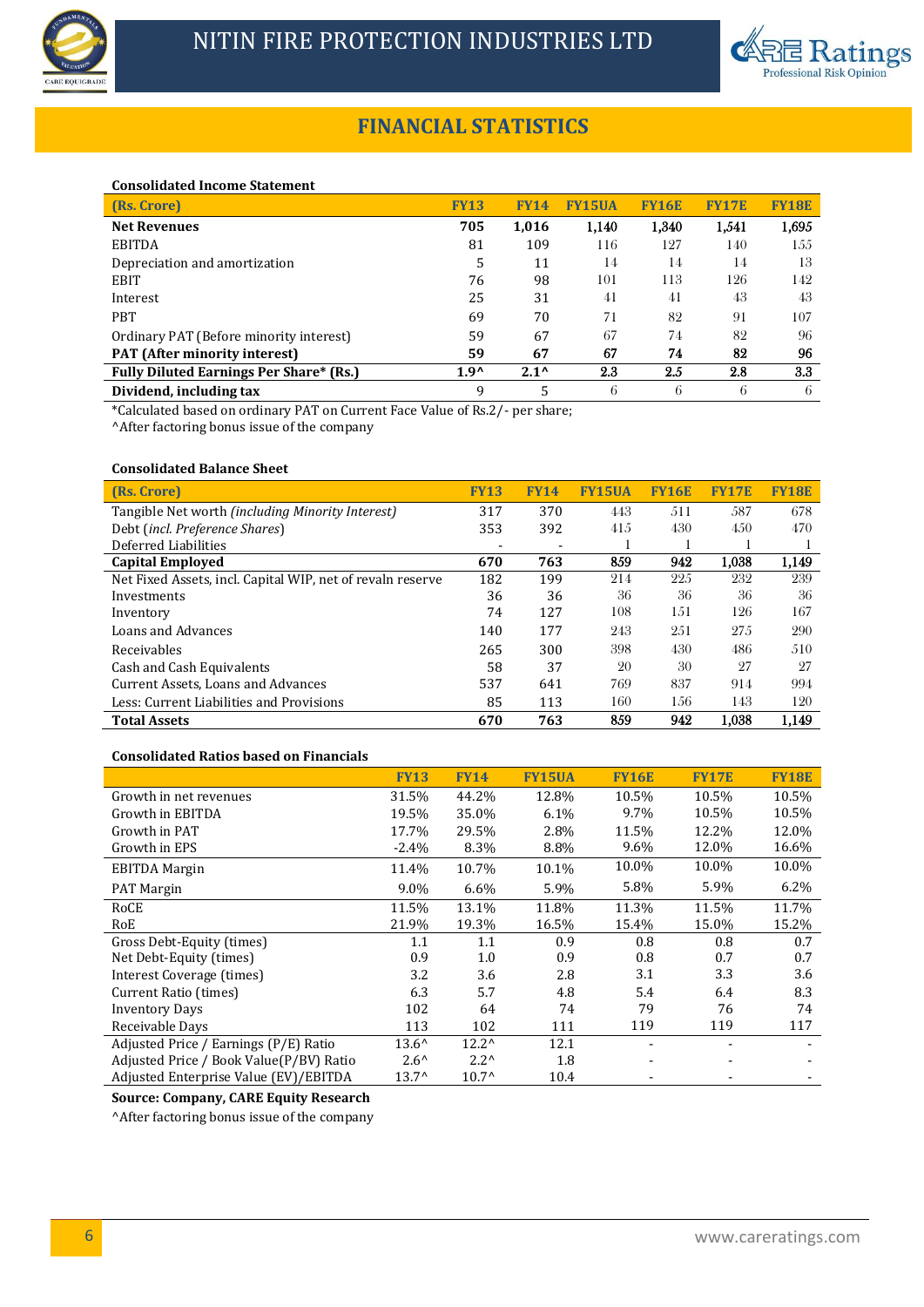



# **EXPLANATION OF GRADES**

Through CEG, CARE Equity Research addresses two critical factors considered by an investor while investing in a particular company's equity shares:

1. **Fundamentals:** Whether the company is fundamentally sound with respect to its business, its financial position, its management and its prospects.

2. **Valuation:** What is the Current Intrinsic Value (CIV) of the stock and how it compares vis-a-vis its Current Market Price (CMP).

These factors are answered assigning quantitative grades to both these parameters. CEG is the snapshot of 'Fundamental Grade' and 'Valuation Grade' assigned by CARE Equity Research.

# **Fundamental Grade**

This grade represents how sound the company is fundamentally, vis-à-vis other listed companies in India. This grade captures:

- 1. Business Fundamentals and Prospects
- 2. Financial Soundness
- 3. Management Quality
- 4. Corporate Governance Practices

The grade is assigned on a five-point scale as under:

| <b>CARE Fundamental Grade</b> | <b>Evaluation</b>          |
|-------------------------------|----------------------------|
| 5/5                           | <b>Strong Fundamentals</b> |
| 4/5                           | Very Good Fundamentals     |
| 3/5                           | Good Fundamentals          |
| 2/5                           | <b>Modest Fundamentals</b> |
| 1/5                           | Weak Fundamentals          |

# **Valuation Grade**

This grade represents the potential value in the company's equity share for the investor over a 1-year period. The Current Intrinsic Value (CIV) or the price arrived by CARE Equity Research on fundamental basis is compared with the Current Market Price (CMP) of the stock and the grade is assigned based on the gap between CIV and CMP of the stock.

The grade is assigned on a five-point scale as under:

| <b>CARE Valuation Grade</b> | <b>Evaluation</b>                                        |
|-----------------------------|----------------------------------------------------------|
| 5/5                         | Considerable Upside Potential (>25% upside from CMP)     |
| 4/5                         | Moderate Upside Potential (10-25% upside from CMP)       |
| 3/5                         | Fairly Priced (+/-10% from CMP)                          |
| 2/5                         | Moderate Downside Potential (10-25% downside from CMP)   |
| 1/5                         | Considerable Downside Potential (>25% downside from CMP) |

**Grading determination is a matter of experienced and holistic judgment, based on relevant quantitative and qualitative factors of the company in relation to other listed companies**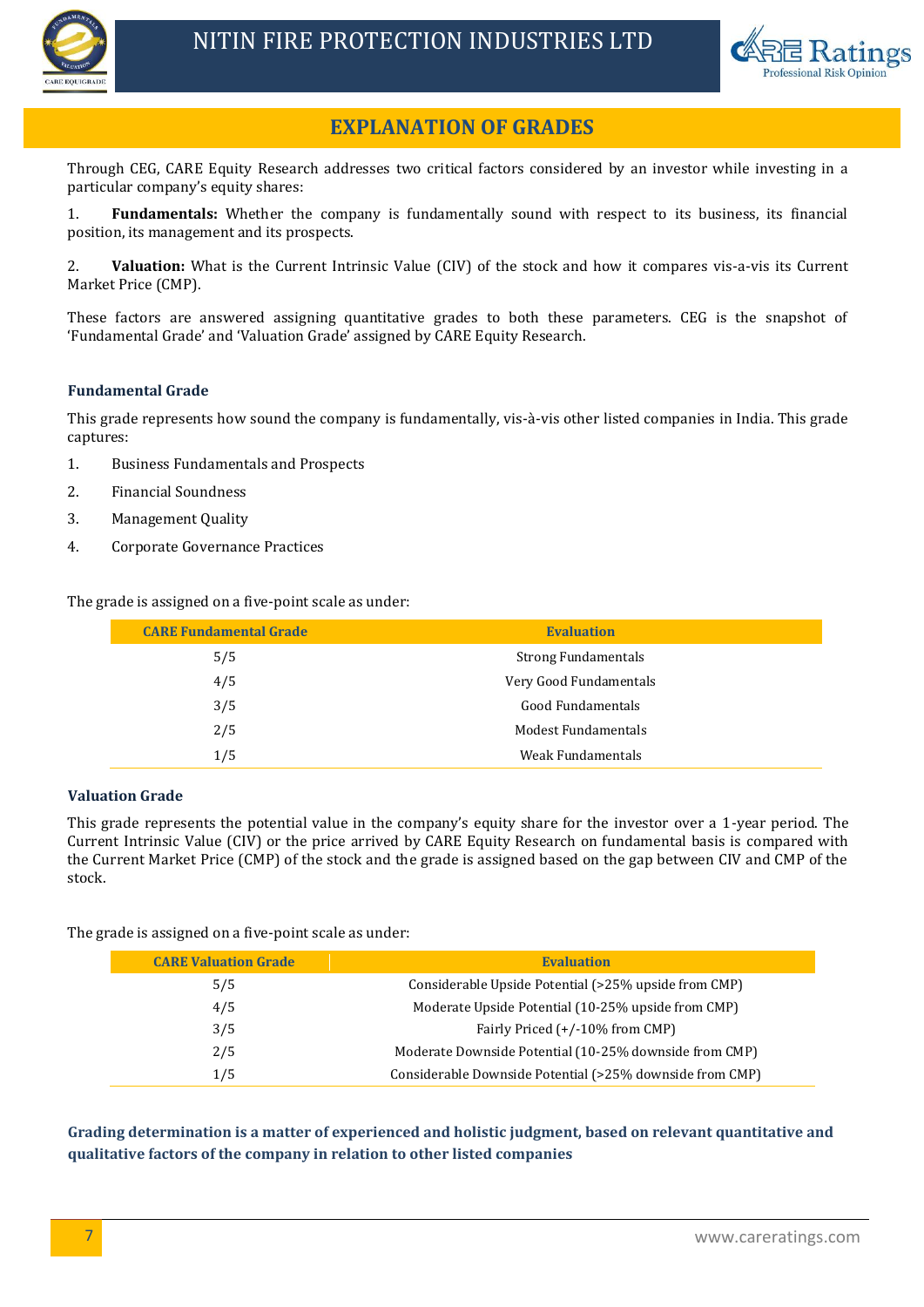



# **About Us**

# **DISCLOSURES**

- Each member of the team involved in the preparation of this grading report, hereby affirms that there exists no conflict of interest that can bias the grading recommendation of the company.
- This report has been sponsored by the company.

# **DISLCLAIMER**

This report is prepared by Credit Analysis & Research Limited [CARE]. CARE has taken utmost care to ensure accuracy and objectivity while developing this report based on information available in public domain or from sources considered reliable. However, neither the accuracy nor completeness of information contained in this report is guaranteed. Opinions expressed herein are our current opinions as on the date of this report.

CARE's valuation of the security is mainly based on company-specific fundamental factors. Equity prices are affected by both fundamental factors as well as market factors such as – liquidity, sentiment, broad market direction etc. The impact of market factors can distort the price of the security thereby deviating from the intrinsic value for extended period of time. CARE EquiGrade on a security should not be construed as recommendation to buy, sell or hold a security; also it is not a comment on the suitability of the investment to the reader. The subscriber / user assume the entire risk of any use made of this report or data herein. CARE specifically states that it or any of its divisions or employees do not have any financial liabilities whatsoever to the subscribers / users of this report. This report is for personal information only of the authorised recipient in India only. This report or part of it should not be reproduced or redistributed or communicated directly or indirectly in any form to any other person, especially outside India or published or copied for any purpose.

Published by Credit Analysis & Research Ltd., 4th Floor Godrej Coliseum, Off Eastern Express Highway, Somaiya Hospital Road, Sion East, Mumbai – 400 022.

CARE is not responsible for any errors or omissions in analysis/inferences/views or for results obtained from the use of information contained in this report and especially states that CARE (including all divisions) has no financial liability whatsoever to the user of this product. This report is for the information of the intended recipients only and no part of this report may be published or reproduced in any form or manner without prior written permission of CARE.